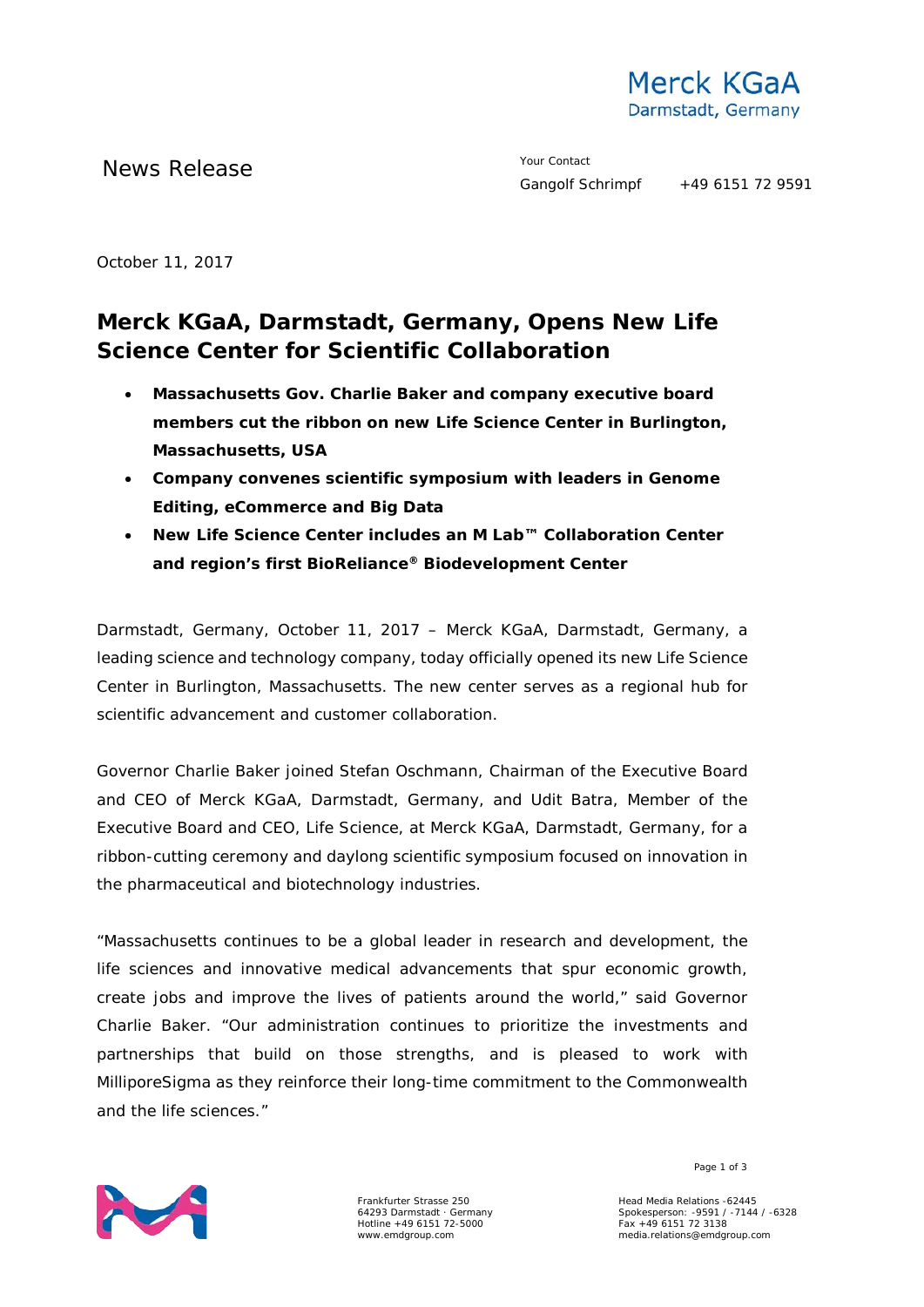"When talking about Life Science, you automatically talk about the Greater Boston area. This is where the future of science is being invented, and that is why we are here. It is our global mission to develop technologies and services which help researchers discover and develop new therapies for the most challenging diseases," said Oschmann.

The new 280,000-square-foot Life Science Center - now home to nearly 1,000 employees - is designed to leverage the expertise and skills of the best talent in the life science industry. The campus also serves as a premier destination for global customers. In addition to housing both a customer service and call center, the new campus features an M Lab™ Collaboration Center, a shared exploratory environment where the company's scientists and engineers work with customers to learn about the latest techniques in biomanufacturing.

"Science is progressing at an unprecedented pace, including advances in bioprocessing, genome editing and data analytics," said Batra. "Our new Burlington campus is specifically designed to foster a hands-on, collaborative environment where customers and our scientists and engineers come together to solve the toughest problems in life science."

At year-end, Merck KGaA, Darmstadt, Germany, will also open the region's first BioReliance® End-to-End Biodevelopment Center for small-scale drug manufacturers who will use the lab for their early-phase clinical trials. Merck KGaA, Darmstadt, Germany, has 30 years of process development experience and a track record of delivering robust clinical production process and clinical material within nine to 12 months. Customers will get full support, not only with process development or production, but also with regulatory, quality and training.

The new Burlington facility was designed and constructed to LEED (Leadership in Energy and Environmental Design) standards — minimizing energy and water consumption, while creating an attractive, convenient and healthy place to work. Some of its innovative features include daylight streaming in from all angles, high-efficiency LED lighting and water fixtures and a 182kW solar photovoltaic system blanketing the roof. Twelve electric vehicle-charging stations, with 24 reserved parking spaces, are available at no cost to employees and visitors.